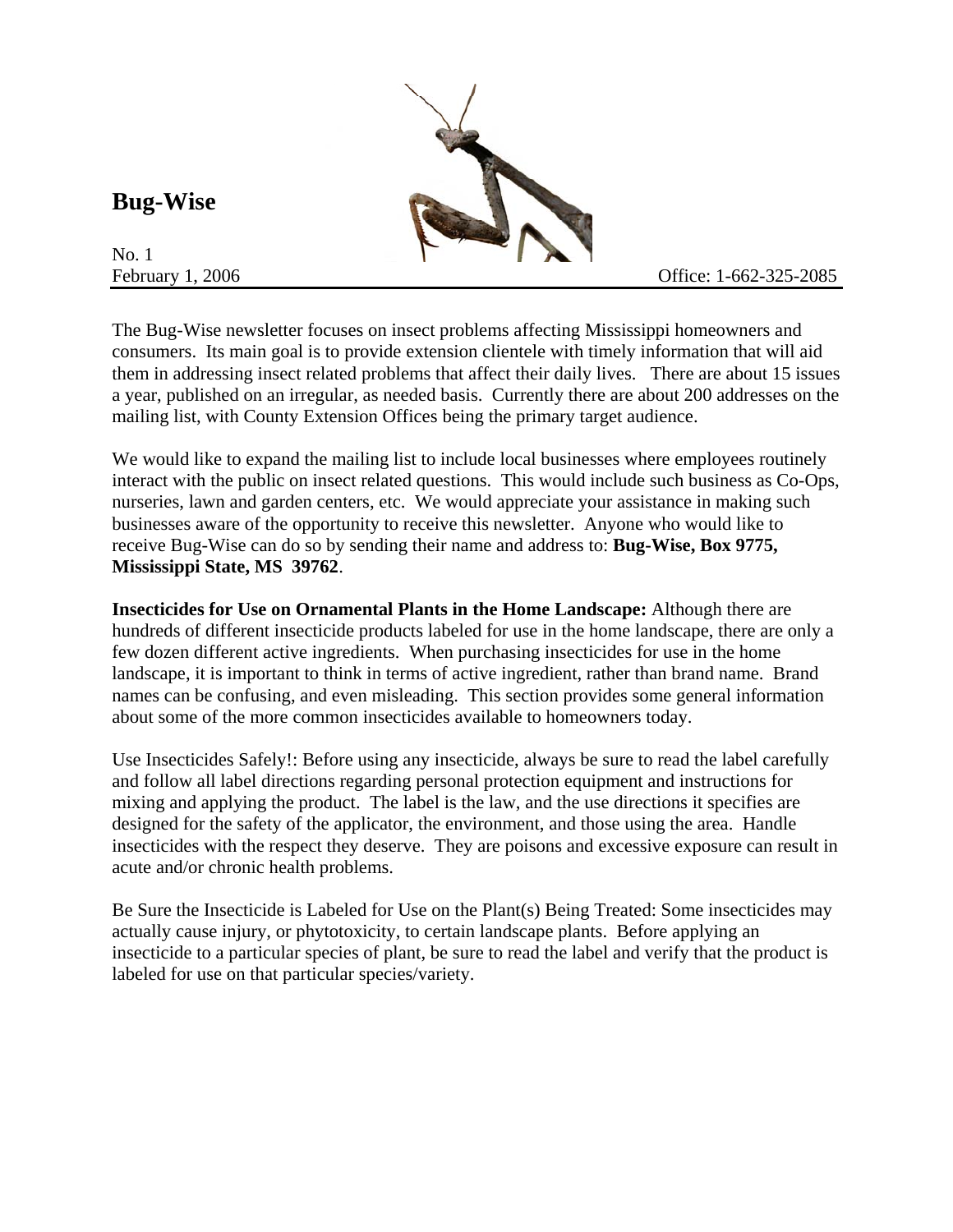Specific Insecticides for Use on Ornamental Plants in the Home Landscape *(Insecticides Suitable for Use By Organic Gardeners are listed in italics):* 

Acephate: Acephate is currently sold under the brand name Hi-Yield Acephate. It is also sold as Ortho Systemic Insect Killer, which is a premix that includes a miticide. Acephate is a systemic insecticide that is effective against sucking insects like aphids, whiteflies, scales, and lacebugs, as well as thrips, and many caterpillars and beetles.

Carbaryl: Carbaryl is most commonly sold under the brand name Sevin. This product has been a standard for home insect control for many years. It is effective against a wide range of pests and is labeled on many different plants. It is especially useful against many beetles. However, this product does have a tendency to flare spider mites (trigger population increases).

Malathion: Malathion is another long time standard insecticide. Like carbaryl, it controls a wide range of pests and is labeled on many different species of plants. It is especially useful for control of aphids, 'bugs', and certain beetles. Malathion can also be used to control spider mites, but it is important to apply two or more successive applications at 4 to 5 day intervals.

Disulfoton: Disulfoton is only available as a granule for soil application. It is a systemic insecticide that is absorbed by the roots and translocated through the plant. Disulfoton is useful against many sucking pests, such as aphids, lace bugs, and some scales, as well as thrips and some other insects. Bonide Systemic Granules and Bayer 2-in-1 Systemic Azalea, Camellia and Rhododendron Care are two common products that contain disulfoton.

*Bt kurstaki*: *Bacillus thuringiensis* is a bacteria that produces compounds that are toxic to certain insect species. There are different species and strains of this bacteria that produce different toxins. *Bt kurstaki* produces a compound that is toxic to certain caterpillars but has no effect on other insect species. Thuricide is one of the more common brand names under which this product is sold. It is most effective against leaf-feeding caterpillars, but is not effective against boring caterpillars, such as dogwood borer and pine tip moth. Bt is most effective against small larvae and attempts to control large caterpillars with Bt products may give disappointing results.

Imidacloprid: Imidacloprid is a systemic insecticide that has recently been labeled for use by homeowners. It is sold under the brand name Bayer Advanced Garden Tree and Shrub Insect Control, and, in this formulation, is applied as a soil drench around the roots or ornamental plants, rather than as a foliar spray. Imidacloprid is especially effective against sucking pests, such as aphids, whiteflies, soft scale, and lace bugs when applied as a soil drench. It is relatively slow acting, but often provides long-term control. Imidacloprid is also sold as a premix, in combination with cyfluthrin, for application as a foliar spray

*Spinosad*: Spinosad is a relatively new microbial insecticide that is very effective against most caterpillar pests. Two commonly available brand names that are labeled for use in the home landscape are: Monterey Garden Insect Spray and Fertilome Bore, Bagworm, Leafminer, and Tent Caterpillar Spray. Spinosad is very effective against most caterpillar pests, but it is not effective against most other types of insects. However, it is also effective against thrips and certain types of leafminers. Some formulations of spinosad are acceptable for use by organic gardeners.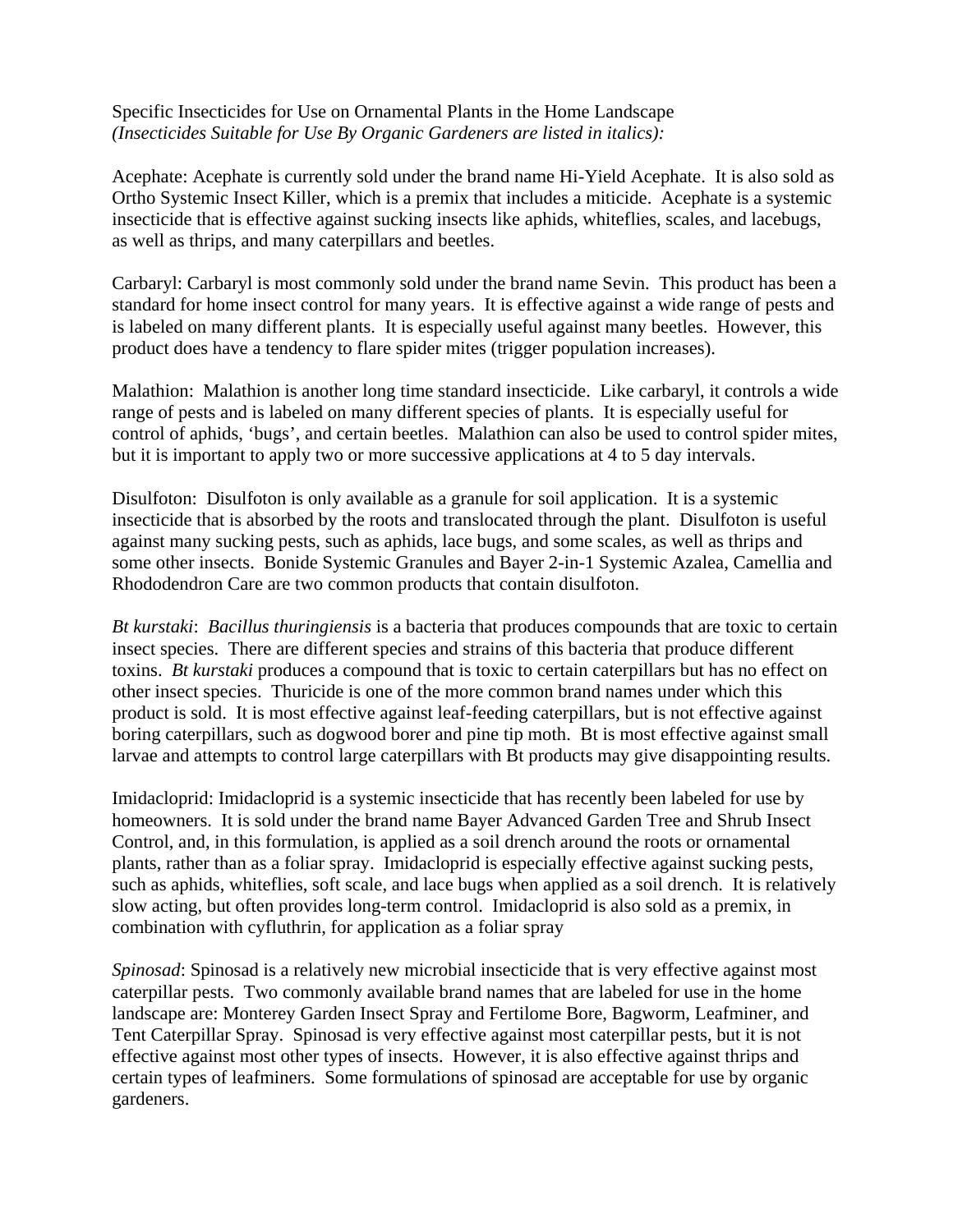*Insecticidal Soap*: Insecticidal soaps are potassium salts of fatty acids. They control insects that they contact by disrupting cell membranes. They are most effective against soft-bodied pests, such as aphids, mites and thrips. Direct contact with the pest is necessary in order to achieve control. Safer Insecticidal Soap is an example of one brand name. Many plants can be injured by insecticidal soaps. Be sure to read the label carefully before treating.

*Neem Oil:* Neem oil is a botanical product that is primarily useful against aphids, mites, whiteflies, and scale crawlers. It is labeled for use on most landscape plants and is sold under several brand names (Monterey 70% Neem Oil is one example). Thorough coverage of the pest is necessary in order to obtain control.

Horticultural Oils: Horticultural oils are highly refined parafinnic oils that are used to control scale insects, spider mites and other small insects. They work through contact activity. Horticultural oils may be applied as dormant sprays as well as during the growing season. However, be sure to read and follow the label carefully to avoid plant injury. Horticultural oils can be especially useful against infestations of hard to control armored scales. Commonly available brand names include Sun Spray Ultra-Fine Year Round Pesticidal Oil, Volck Oil Spray, and Fertilome Scalecide.

*Rotenone*: Rotenone is a botanical insecticide that is used primarily by organic gardeners. It is often sold as a 'premix' with pyrethrin. Bonide Liquid Rotenone-Pyrethrins Spray Concentrate is one example. It is labeled for use on certain ornamental plants and is useful in the control of aphids, certain beetles, and some caterpillar pests. Rotenone is moderately toxic to mammals.

*Pyrethrin*: Pyrethrin or pyrethrum is a botanical insecticide that is primarily used by organic gardeners. Monterey Bug Buster O is one common brand name. This insecticide provides rapid knock down of most insects, but insects often recover. Piperonyl butoxide (PBO) is often mixed with pyrethrin to act as a synergist. This increases the overall effectiveness, and helps prevent pests from recovering. Pyrethrin or pyrethrin + PBO is active against a wide range of insects and is labeled for use on most ornamental plants. However, its efficacy is limited by its very short residual activity.

Pyrethroids: The term 'pyrethroids' refers to a group of relatively new synthetic insecticides that are modeled after the botanical pyrethrum molecule. These products are effective against a wide range of insect pests and are used at very low rates. The following pyrethroid insecticides are currently labeled for use in the home landscape.

Permethrin: Permethrin is the oldest, and most common, of the pyrethroid insecticides. It is widely available and is sold under a large number of different brand names (Martin's Vegetables Plus, Bonide Eight Vegetable, Fruit and Flower Concentrate, and Hi-Yield 38 Plus, Turf, Termite, and Ornamental Spray are three examples). Permethrin is labeled for use on many different ornamental plants and is effective against a wide range of pests. Note, that permethrin is often confused with pyrethrin, however there are considerable differences in the overall effectiveness and residual control provided by these two insecticides.

Cyhalothrin: Lambda cyhalothrin is one of the newer pyrethroid insecticides. Triazicide Soil & Turf Insect Killer Concentrate is the most common brand name. It is effective against a number of different insect pests, and is labeled for use on most ornamental plants.